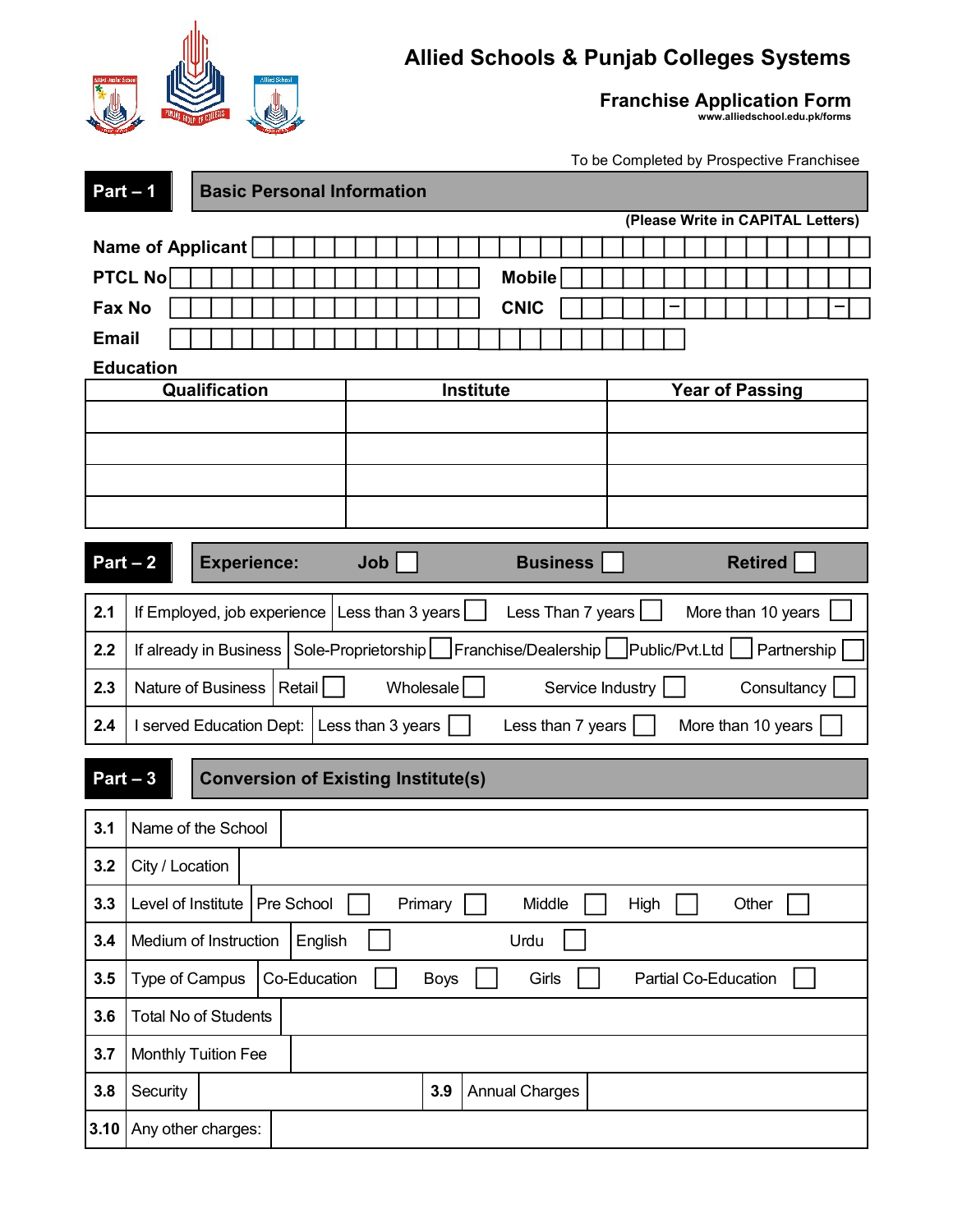

## **Allied Schools & Punjab Colleges Systems**

|                                                   | $Part - 4$<br><b>New Opening of Campus</b>                                                     |                                   |                                                             |                                            |                       |                          |  |  |  |
|---------------------------------------------------|------------------------------------------------------------------------------------------------|-----------------------------------|-------------------------------------------------------------|--------------------------------------------|-----------------------|--------------------------|--|--|--|
| 4.1                                               | You desire to:                                                                                 |                                   | <b>Establish New School</b><br><b>Establish New College</b> |                                            |                       |                          |  |  |  |
| 4.2                                               | You intend to open:                                                                            | Single Unit                       |                                                             |                                            | <b>Multiple Units</b> |                          |  |  |  |
| 4.3<br>Would you run the campus?                  |                                                                                                |                                   | Personally                                                  |                                            | Partnership           | Delegate                 |  |  |  |
| $Part - 5$<br><b>Preference of Institute Type</b> |                                                                                                |                                   |                                                             |                                            |                       |                          |  |  |  |
| 5.1                                               | Primary                                                                                        | PG, Nursery, KG, I-V (8 Classes)  |                                                             |                                            | Single Section        | <b>Multiple Sections</b> |  |  |  |
| 5.2                                               | Secondary                                                                                      | VI, X (5 Classes)                 |                                                             |                                            | Single Section        | <b>Multiple Sections</b> |  |  |  |
| 5.3                                               | Comprehensive                                                                                  | PG, Nursery, KG, I-X (13 Classes) |                                                             | Single Section<br><b>Multiple Sections</b> |                       |                          |  |  |  |
| 5.4                                               | College<br>IX, X, XI, XII, XIII, XIV (6 Classes)<br>Single Section<br><b>Multiple Sections</b> |                                   |                                                             |                                            |                       |                          |  |  |  |
|                                                   | $Part - 6$<br><b>Proposed Location for New Institute Opening</b>                               |                                   |                                                             |                                            |                       |                          |  |  |  |
|                                                   | Area/Location within City<br><b>City</b>                                                       |                                   |                                                             |                                            |                       |                          |  |  |  |
| Preference - I<br>Preference - I                  |                                                                                                |                                   |                                                             |                                            |                       |                          |  |  |  |
|                                                   | Preference - II<br>$Préference - II$                                                           |                                   |                                                             |                                            |                       |                          |  |  |  |
| Preference - III<br>Preference - III              |                                                                                                |                                   |                                                             |                                            |                       |                          |  |  |  |
| $Part - 7$<br><b>Property for the Institute</b>   |                                                                                                |                                   |                                                             |                                            |                       |                          |  |  |  |
| 7.1                                               | <b>Status of Proposed Property</b>                                                             | Owned                             |                                                             | Rented                                     | To be arranged        |                          |  |  |  |
| 7.2                                               | Type of Property                                                                               |                                   | Residential                                                 |                                            | Commercial            |                          |  |  |  |
| 7.3                                               | <b>Total Plot Area of Property</b>                                                             | Kanal                             | Total Covered Area in case of Building:                     |                                            |                       |                          |  |  |  |

| ---- |                                                                 |                 | ຼ   |    |
|------|-----------------------------------------------------------------|-----------------|-----|----|
| 7.4  | Faculties / Utilities available in the Proposed Area / Location |                 |     |    |
|      | Electricity                                                     | Parking         |     |    |
|      | Telephone                                                       | Sewerage System |     |    |
|      | internet                                                        | Road Access:    | Yes | No |